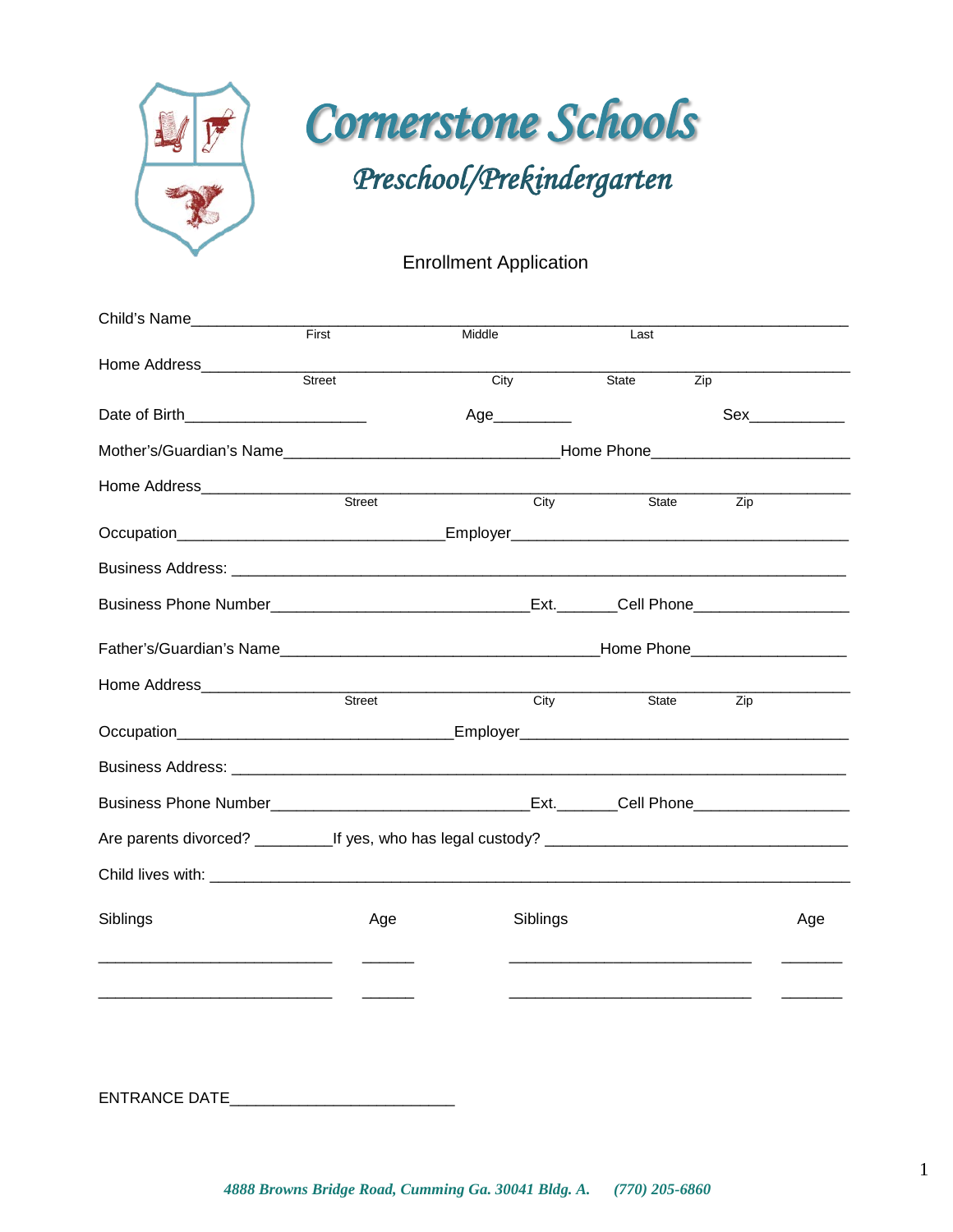



Enrollment Application

| 1 <sub>1</sub>                                                                                                       |                                                                                                                                                                                                                                |  |
|----------------------------------------------------------------------------------------------------------------------|--------------------------------------------------------------------------------------------------------------------------------------------------------------------------------------------------------------------------------|--|
|                                                                                                                      |                                                                                                                                                                                                                                |  |
|                                                                                                                      |                                                                                                                                                                                                                                |  |
| 2.                                                                                                                   |                                                                                                                                                                                                                                |  |
|                                                                                                                      |                                                                                                                                                                                                                                |  |
|                                                                                                                      |                                                                                                                                                                                                                                |  |
| 3.                                                                                                                   | Name Phone # Phone # Phone # Phone # Phone # Phone # Phone # Phone # Phone # Phone # Phone # Phone # Phone # Phone # Phone # Phone # Phone # Phone # Phone # Phone # Phone # Phone # Phone # Phone # Phone # Phone # Phone # P |  |
|                                                                                                                      |                                                                                                                                                                                                                                |  |
|                                                                                                                      |                                                                                                                                                                                                                                |  |
|                                                                                                                      | <b>EMERGENCY MEDICAL RELEASE</b>                                                                                                                                                                                               |  |
|                                                                                                                      |                                                                                                                                                                                                                                |  |
| Special Medical Needs: (Physical or mental problems, mental retardation or developmental disabilities) _____________ |                                                                                                                                                                                                                                |  |
|                                                                                                                      |                                                                                                                                                                                                                                |  |
|                                                                                                                      |                                                                                                                                                                                                                                |  |

**attention and care for my child as may be necessary. (The parent/guardian shall assume responsibility for payment.) I agree to keep Cornerstone Schools informed of changes relating to emergency telephone numbers, physicians and all emergency contacts. Cornerstone Schools uses Northside Hospital for emergencies.** 

I do\_\_\_\_\_\_ do not\_\_\_\_\_\_\_ wish to purchase insurance on my child at a cost of \$20.00 per year. I understand that Cornerstone Schools is not RESPONSIBLE for any accident that this policy may cover.

| Parent's/Guardian's Signature | Emergency # |      |  |
|-------------------------------|-------------|------|--|
|                               |             |      |  |
| Parent's/Guardian's Signature | Emergency#  | Date |  |

 *4888 Browns Bridge Road, Cumming Ga. 30041 Bldg. A. (770) 205-6860*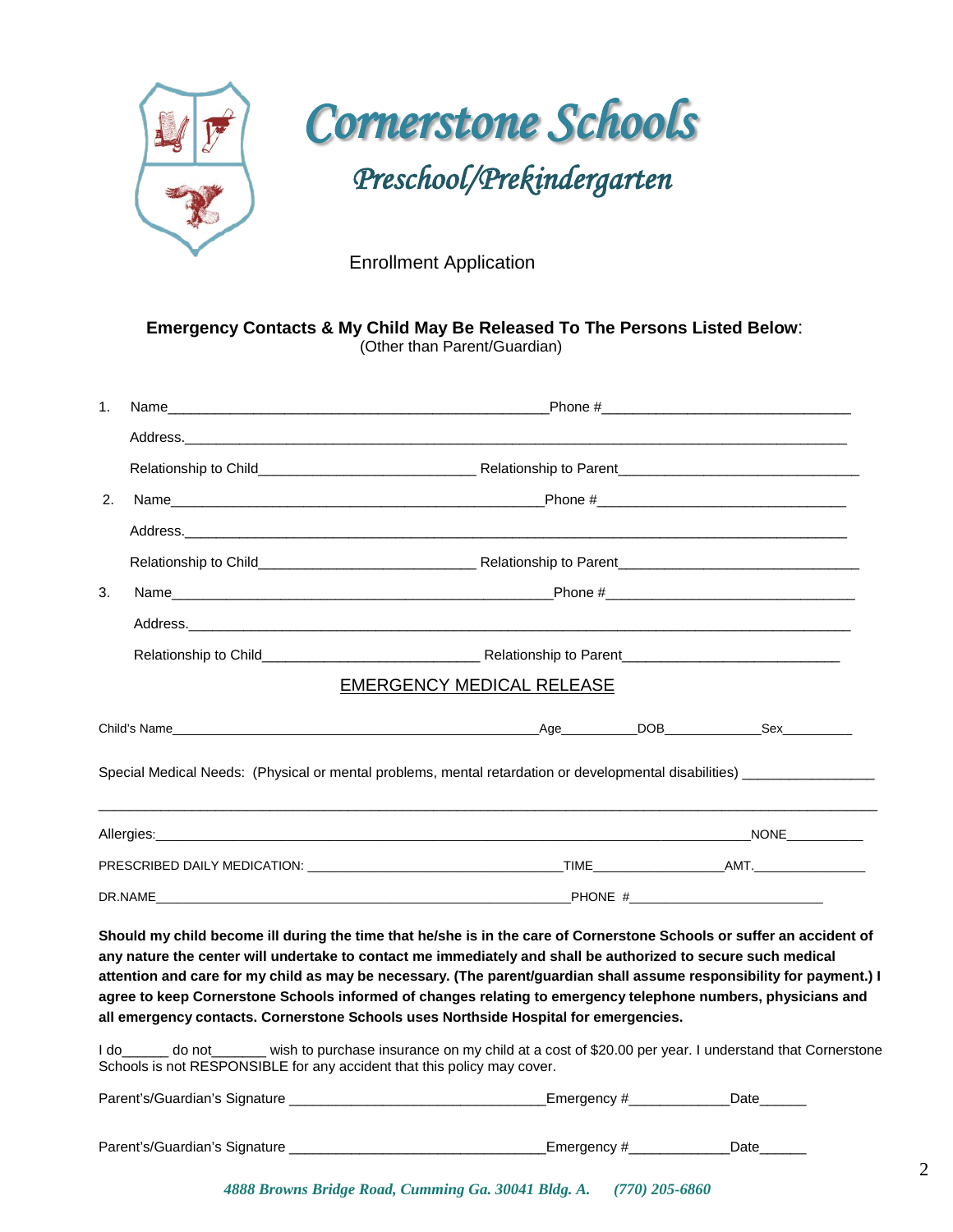

 *Cornerstone Schools Preschool/Prekindergarten* 

# Enrollment Agreement

| I would like to enroll my child_                                                 |                                                                                | in the following program:                                                                      |
|----------------------------------------------------------------------------------|--------------------------------------------------------------------------------|------------------------------------------------------------------------------------------------|
| Three Year Preschool Program<br>(8:30 a.m. to 2:00 p.m.)                         |                                                                                | Three Year Preschool & Extended Day Program<br>(6:30 a.m. to 6:30 p.m.)                        |
| In the Five Day Program.<br>In the Three Day Program.<br>In the Two Day Program. | (Monday through Friday)<br>(Monday, Wednesday, Friday)<br>(Tuesday & Thursday) | In the Five Full Day Program.<br>In the Three Full Day Program.<br>In the Two Full Day Program |
| Four Year Prekindergarten Program<br>(8:30 a.m. to 2:00 p.m.)                    |                                                                                | Four Year PreK Program & Extended Day Program<br>(6:30 a.m. to 6:30 p.m.)                      |

| In the Five Day Program.  | (Monday through Friday)     | In the Five Full Day Program.  |
|---------------------------|-----------------------------|--------------------------------|
| In the Three Day Program. | (Monday, Wednesday, Friday) | In the Three Full Day Program. |
| In the Two Day Program.   | (Tuesday & Thursday)        | In the Two Full Day Program    |

Children enrolled in the extended day program may attend any day the school **is open.**

Late Charge \$1.00 per minute after 7:00 PM due and payable at that time.

## **Tuition**

#### **Plan-1 (Monthly)**

I agree to pay a monthly tuition of \$\_\_\_\_\_\_\_\_\_\_\_\_\_on or before the 1<sup>st</sup> of each Month and a yearly non-refundable registration fee of \$\_\_\_\_\_\_\_\_. I agree to pay a \$30.00 LATE CHARGE if payment has not been made by the 5<sup>th</sup> of the Month. There is no deduction in tuition if the school is closed due to weather conditions, holidays or any other unforeseen emergency condition.

#### **PLAN-2 (YEARLY) ONE PAYMENT 5% DISCOUNT**

| <b>TUITION</b>                | MINUS 5%= | <b>REGISTRATION FEE:</b> |      |
|-------------------------------|-----------|--------------------------|------|
| Parent's/Guardian's Signature |           |                          | Date |
| Parent's/Guardian's Signature |           |                          | Date |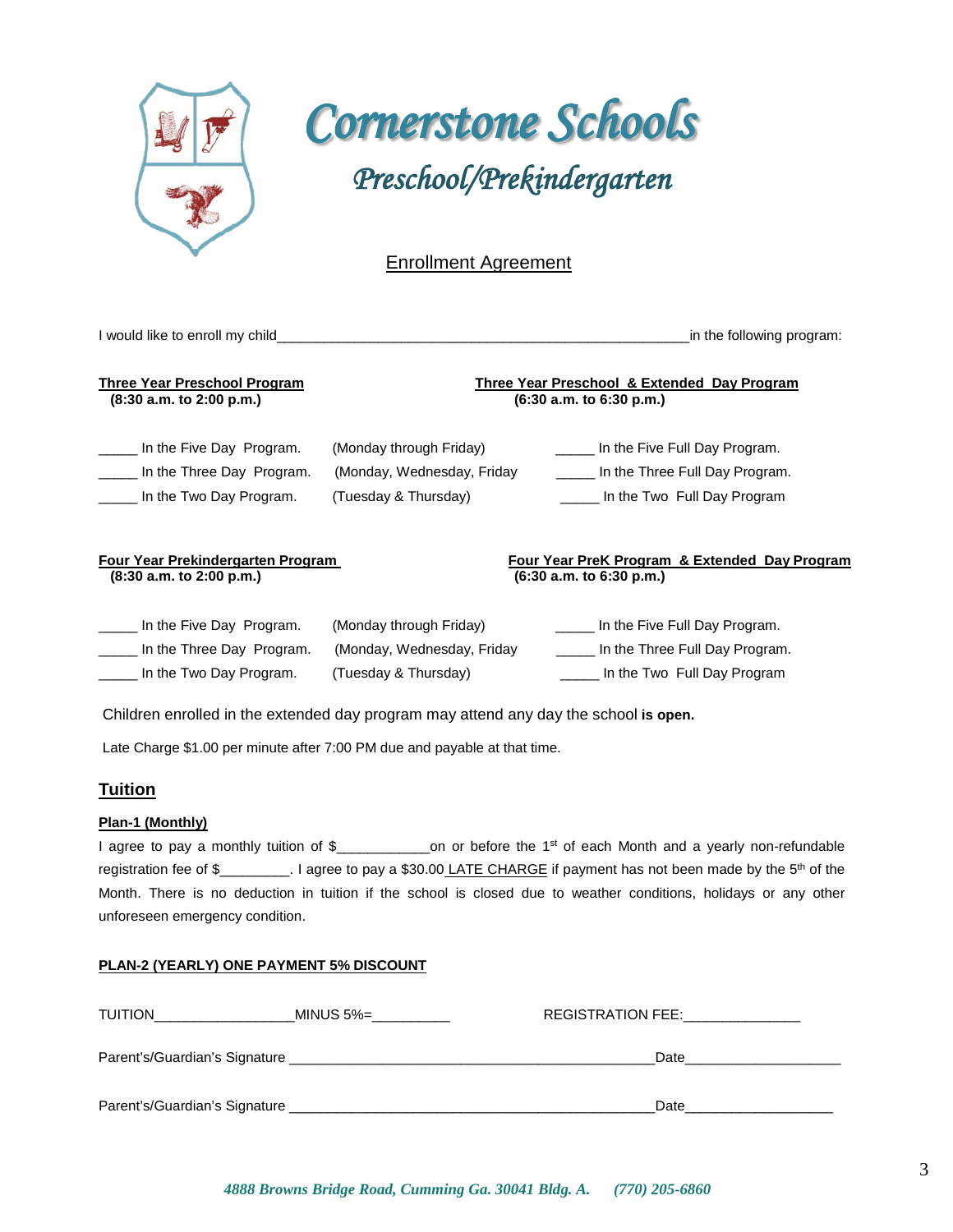

 *Cornerstone Schools Preschool/Prekindergarten* 

## Policies and Procedures

#### **Enrollment:**

Ξ Cornerstone Schools will not deny enrollment to any child based upon race, creed, sex, or national origin. All enrollments are done on a trial basis, and Cornerstone Schools reserves the right to terminate the enrollment if the program does not meet the needs of the child.

**School Hours:……………**Monday through Friday – August to May 8:30 AM to 2:00 PM.

**Extended Program:**………. Monday through Friday -January through December **( 6:30 AM to 8:30 A.M. and 2:00 P.M.-6:30 P.M.)**

#### **Holiday Observances:**

Cornerstone Schools will be closed in observance of the following holidays. If a holiday falls on a weekend Cornerstone Schools will be closed on Monday after or Friday before.

#### **New Year's Day Martin Luther King Day Memorial Day July 4th Labor Day Thanksgiving Day Thursday and Friday Christmas Eve and Christmas Day**

| <b>Nutrition:</b> | Breakfast (snack) | 7:30 A.M. to 8:00 A.M.   |  |  |
|-------------------|-------------------|--------------------------|--|--|
|                   | Lunch             | 11:00 A.M. to 12:30 P.M. |  |  |

All meals and snacks are nutritionally balanced and meet USDA daily food requirements. Food is not allowed into the school (infants excluded). It is the parent's/guardian's responsibility to feed his/her child if he/she misses a scheduled meal.

#### **Child Abuse, Neglect or Deprivation:**

Any suspected incident of child abuse, or deprivation shall be reported to the local County Department of Family and Children Services, as required by law.

#### **Inclement Weather & Fire:**

Cornerstone School will close when bad weather conditions exist (Public School closings are usually a good indication that we will be closed) Stay tuned to l Channel 11, 5 or 2 and WGST News radio (AM 75O, FM 105.7).

In case of a tornado, or severe thunderstorms, children will go into emergency positions. We ask that parents refrain from calling because the staff will be busy with the children and monitoring the storm. Should the following emergency situations occur, (fire, loss of power or water, gas leak, tornado damage, or any other emergency condition that requires the evacuation of the center for an extended time) all the children will be transported to Cornerstone Schools Bldg. B, 4888 Browns Bridge Rd. 770 205-8202.